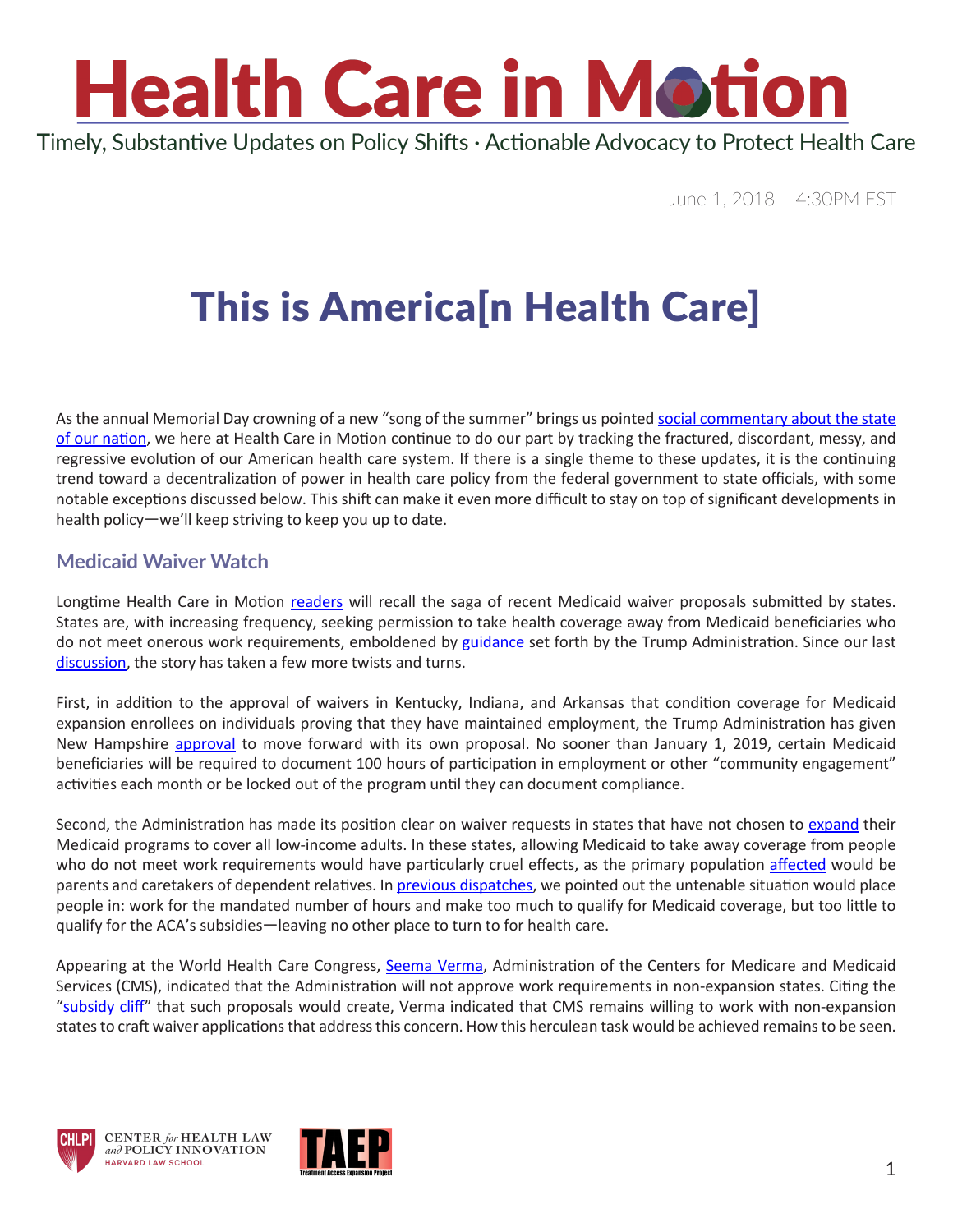# **Health Care in Motion**

#### **Virginia on the verge of expanding Medicaid**

After a long and arduous battle over the future of the state's Medicaid program, the Virginia General Assembly [voted](https://www.nbcnews.com/news/us-news/virginia-lawmakers-approve-medicaid-expansion-ending-four-years-gridlock-n878761) in favor of a budget bill that includes expanding the state's Medicaid program to cover all low-income adults earning less than 138% of the Federal Poverty Level. The Democratic Governor, Ralph Northam, is expected to sign the budget bill containing the expansion in coming days. Significantly, the expansion comes with a [catch that will ring familiar:](https://www.cbpp.org/blog/hundreds-of-thousands-of-virginians-will-gain-coverage-from-medicaid-expansion-but-eligibility) newlyeligible beneficiaries will have to prove that they work at least 80 hours per month. After four years of disagreement on the issue, the Republican-controlled General Assembly finally agreed to the idea of expansion, [citing](https://www.washingtonpost.com/national/health-science/why-the-trump-administration-made-it-easier-for-virginia-republicans-to-expand-medicaid/2018/05/31/6571c44a-64ee-11e8-a768-ed043e33f1dc_story.html?utm_term=.9c4453e8d82e) the policy shifts from CMS that would allow Virginia to deny coverage to those that don't maintain employment. Virginia will now become the  $34<sup>th</sup>$  state (including the District of Columbia) to expand its Medicaid program, providing health coverage to an additional 400,000 residents.

#### **A Domestic Gag Rule**

The Trump Administration is [proposing](https://www.gpo.gov/fdsys/pkg/FR-2018-06-01/pdf/2018-11673.pdf) to rescind [regulations](https://www.law.cornell.edu/cfr/text/42/59.5) that require [Title X programs](https://www.hhs.gov/opa/sites/default/files/OPA_Title_X_Family_Planning_Directory_April2018_508.pdf) to provide "neutral, factual" information about pregnancy options, including abortion, when women ask. The Administration is instead proposing a "domestic gag rule," that prohibits doctors and nurses from referring patients for safe, legal abortion and from providing transparent information about accessing these health care services. This rule would affect women's health clinics, like [Planned Parenthood,](https://www.plannedparenthood.org/) and community health centers that serve millions of people. Members of the public can submit comments [here](https://www.regulations.gov/comment?D=HHS_FRDOC_0001-0689) by July 31, 2018.

This policy proposal is a noted departure from the Trump Administration's overall trend away from centralized decisionmaking in health care at the hands of the federal government. Indeed, as Planned Parenthood's own Republican Advisory Board points out in response to the new proposal, "the proposed rule runs contrary to [traditional Republican] beliefs [exemplifying instead fundamental and gross government overreach and causing potential harm to the very people Title X](https://www.plannedparenthood.org/planned-parenthood-st-louis-region-southwest-missouri/blog/planned-parenthood-republican-advisory-board-opposes-proposed-title-x-gag-rule)  [was designed to help, most vulnerable women in our nation](https://www.plannedparenthood.org/planned-parenthood-st-louis-region-southwest-missouri/blog/planned-parenthood-republican-advisory-board-opposes-proposed-title-x-gag-rule)." The Trump Administration is apparently in favor of limited government involvement in health care decision-making, unless there are political points to be won with a particular segment of voters.

#### **New Jersey's Insurance Mandate**

On the other side of the coin, there are developments in more progressive states to shore up the holes left by federal changes. New Jersey is now the second state (following Massachusetts) to enact a statewide individual health coverage mandate effective January 2019. The mandate will help continue the state's high insured rate (approximately [92%](https://www.kff.org/other/state-indicator/total-population/?currentTimeframe=0&sortModel=%7B%22colId%22:%22Location%22,%22sort%22:%22asc%22%7D)) in light of Congress' [repeal of the federal mandate penalty](https://www.nytimes.com/2017/12/21/upshot/individual-health-insurance-mandate-end-impact.html) last December. Penalties collected from this mandate will go towards the New Jersey Health Insurance Security Fund or the Health Care Subsidy Fund (used to improve NJ's children's health insurance program). Read more about the mandate [here](https://www.politico.com/states/new-jersey/story/2018/05/30/new-jersey-becomes-second-state-to-adopt-individual-health-insurance-mandate-442183).

#### **Leaked Changes to the Definition of a Public Charge**

Some immigrants who seek lawful permanent resident status are required to show they are not likely to become a [public](https://www.uscis.gov/news/fact-sheets/public-charge-fact-sheet)  [charge](https://www.uscis.gov/news/fact-sheets/public-charge-fact-sheet) (defined as someone "primarily dependent on the government for subsistence"). The federal government will specifically consider whether a person has participated in certain cash assistance programs. Earlier this year however, media outlets obtained [leaked](https://cdn.vox-cdn.com/uploads/chorus_asset/file/10188201/DRAFT_NPRM_public_charge.0.pdf) [drafts](http://apps.washingtonpost.com/g/documents/world/read-the-trump-administrations-draft-proposal-penalizing-immigrants-who-accept-almost-any-public-benefit/2841/) of proposed changes to this policy. The drafts suggest that the Department of Homeland